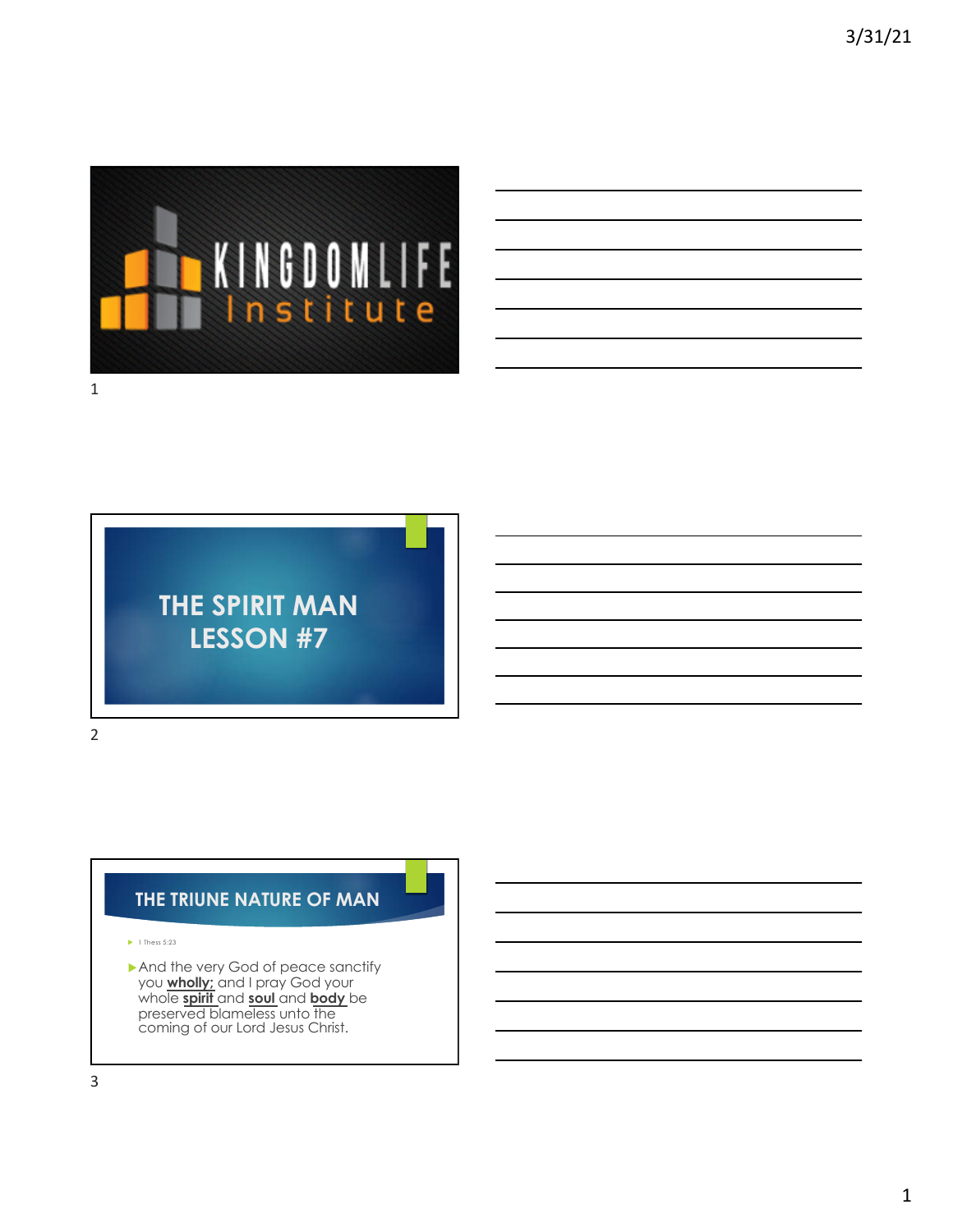## **THE POWER OF THE WORD**

#### $\overline{v}$  Heb 4:12

<sup>u</sup> For the word of God is **quick,(alive)** and **powerful**,(**energized**) and **sharper** than any twoedged sword, piercing even to the **dividing** asunder of **soul** and **spirit**, and of the joints and marrow, and is a discerner of the thoughts and intents of the **heart.** u

u **Dividing - merismos (mer-is-mos') a separation or distribution:**

4

### **HUMANS FROM THE SPIRIT WORLD**

 $\blacktriangleright$  Luke 16:19-20

- **► 19 There was a certain rich man, which was clothed in purple and fine linen, and fared sumptuously every day:**
- **▶ 20 And there was a certain beggar named Lazarus, which was laid at his gate, full of sores,**

5

#### **HUMANS FROM THE SPIRIT WORLD**

 $\blacktriangleright$  Luke 16:22-23

**Figure 1** The time came when the beggar died and the **angels carried him to Abraham's side. The rich man also died and was buried. 23 In hell, where he was in torment, he looked up and saw Abraham far away, with Lazarus by his side.**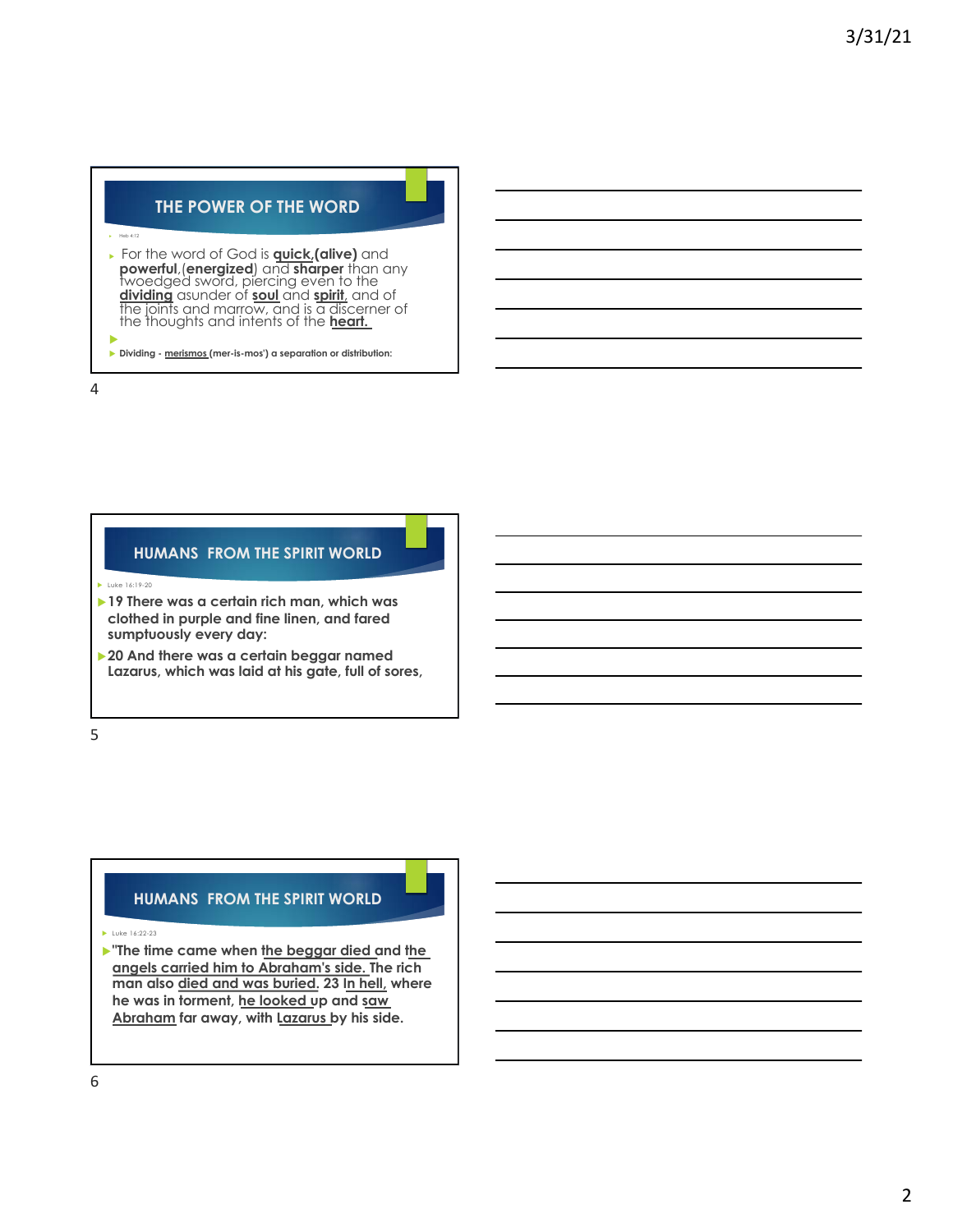### **HUMANS FROM THE SPIRIT WORLD**

#### u Luke 16:24

u**So he called to him, 'Father Abraham, have pity on me and send Lazarus to dip the tip of his finger in water and cool my tongue, because I am in agony in this fire.'** 

7



8

# **THE REALITY OF ETERNITY**

u**This story is not a parable, but a real story. How do we know this? Because Abraham was not a fictitious character, but a real person, very prominent throughout scripture. It leads one to ponder the grace of God that he would give us such a warning and a report from humans who have already experienced eternity. They are in an existence outside of their physical bodies, which is outside of time; meaning they will live forever.**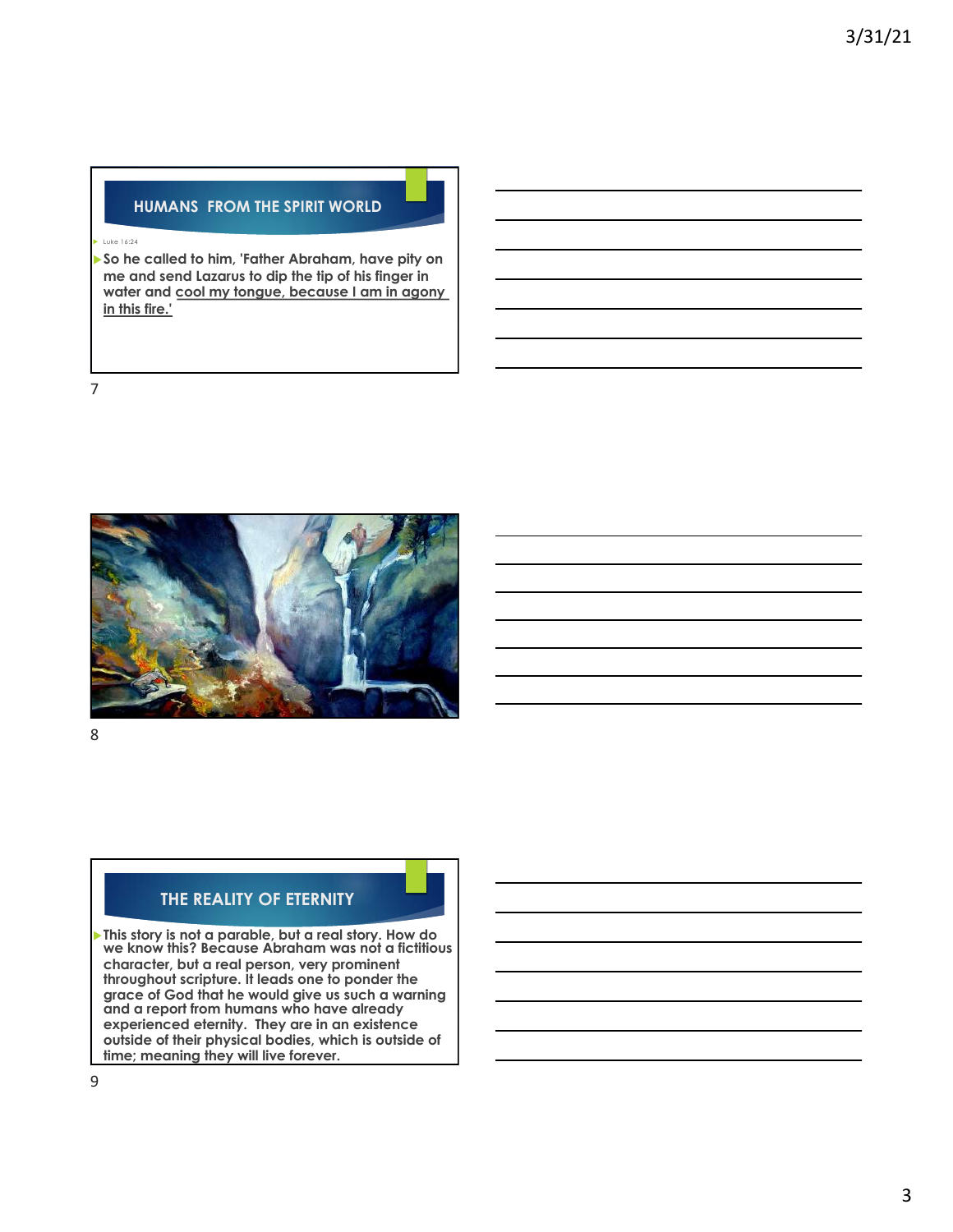

10

# **THE FUNCTION OF COMMUNION**

**Communion means that we are in Union with God. Communion** also means that our spirits are alive **unto God and that his Spirit now dwells within our spirits. This means that we are one with him. What a powerful thought!!! The fact that the Holy Spirit, who is of the Divine Trinity lives within you.** 

11

### **WE BELIEVE WITH OUR SPIRIT**

u**For with the heart (spirit) man believeth (adhere's to, relies on, trust in, depends on), unto righteousness; and with the mouth confession is made unto salvation.**

 $\blacktriangleright$  Rom 10:10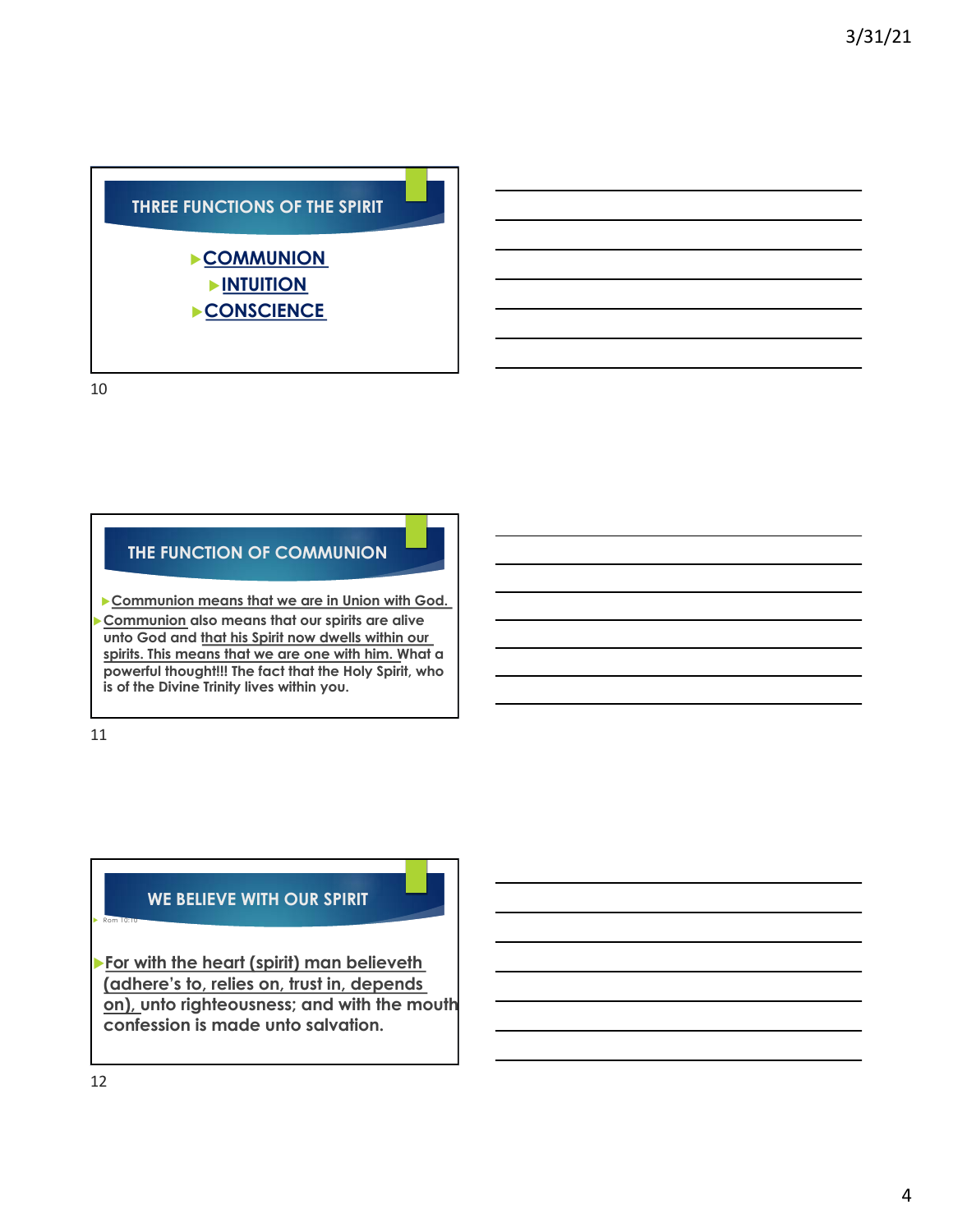#### **WE RECEIVE WITH OUR SPIRIT FIRST**

**Because of the function of Communion, my spirit believes and receives from my Father God. This is so vitally important for the believer to understand, I receive everything from God through my spirit first. I receive my deliverance from sinful practices in my spirit first. I receive physical healing for my body in my spirit first. I receive my covenant rights to financial prosperity in my spirit first.** 

13

## **GOD'S WORD GROWS IN MY HEART**

u Luke 8:15

But that on the good ground are they, which in an **honest and good heart (spirit), having heard the word, keep it, and bring forth fruit with patience.**

My spirit is the ground or soil for God's Word. The **quality of my spirit will determine the quality and quantity of the evidence my life reveals of the life of Christ.** 

14

#### **GOD'S WORD GROWS IN MY HEART**

u Mark 4:23-24

If any man has ears to hear, let him be listening and **let him perceive and comprehend.** 

And He said to them, Be careful what you are **hearing. The measure[of thought and study] you give [to the truth you hear] will be the measure[of virtue (power) and knowledge] that comes back to you — and more [besides] will be given to you who hear.**